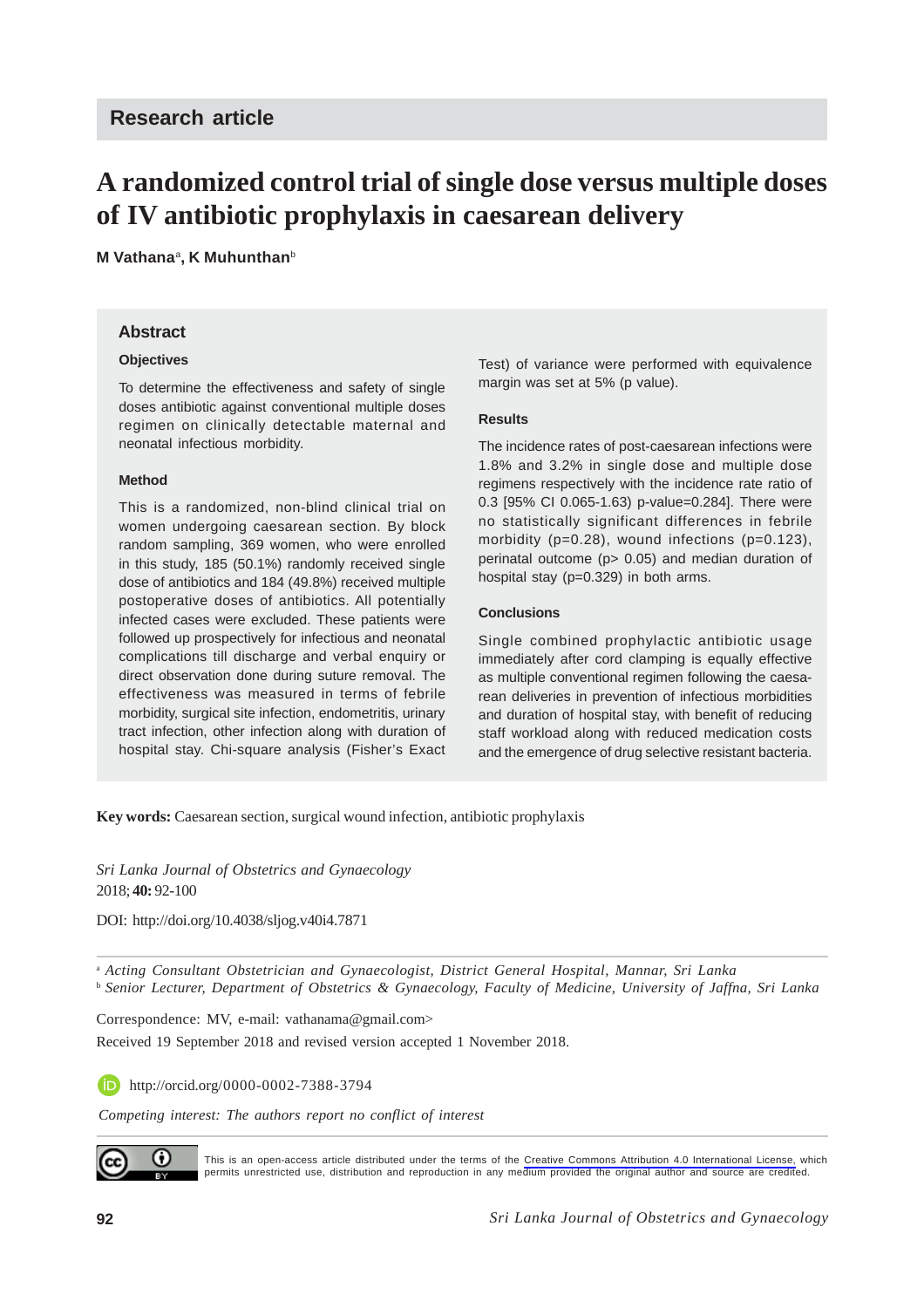# **Introduction**

Infection is one of the most common complications of caesarean delivery. Women undergo caesarean section have a 5-20 fold greater chance of getting an infection compared with women who give birth vaginally<sup>1</sup>. Usage of prophylactic antibiotic is proved to be effective in lowering post-operative infections<sup> $2-4$ </sup>. The 60-70% reduction in endometritis and the 30-65% reduction in wound infection rate prompted the Cochrane library to recommend prophylactic antibiotics to women who undergo both elective and non-elective caesarean delivery<sup>1</sup>. The antibiotic prophylaxis in women who undergo caesarean delivery also has been proven to be beneficial in decreasing infectious morbidities and length of hospital stay<sup>5</sup>.

The potential benefit from prophylactic antibiotic should always be balanced against the possible damage like drug resistance. Now it has been much concerned globally and nationally regarding the misuse of antibiotics leading to a high incidence of resistance, cost effectiveness or suboptimal treatments $6-7$ .

An attempt to reduce antibiotic usage is timely necessary because injudicious use of antibiotics not only adds to financial burden, burden on hospital resources in terms of human resource, time and equipment, but also exposes women to undesirable side effects ranging from mild nausea and rash to severe life threatening drug reactions. More over the antibiotics compromise immunity suppress host defenses and subject to further risk of acquiring infections. The duration of prophylaxis should be as short as it could be, in order to avoid the danger of occurrence of resistant strains and to avoid unnecessary patient discomfort and unnecessary expenses. Hence serious efforts should be made to minimize unnecessary prolongation of antibiotics.

Given the ever-increasing economic and health burden of caesarean deliveries in Sri Lanka and the need for convenient and less costly regimens, this study was designed to compare the effectiveness of single dose of cefuroxime plus metronidazole and conventional multi-dose regimen for infection prophylaxis in caesarean section.

#### **Methodology**

This was a randomized controlled, non-blind trial, which was carried out in the Teaching Hospital Jaffna. Study

population was women undergoing caesarean delivery – both elective and non-elective and had consented for the study were eligible for inclusion, but the study exclude those with history of allergy, prior antibiotic usage within two weeks, pyrexia>38° Celsius or obvious evidence of clinical infection or chorioamniotis, known medical illness that might cause pyrexia or separate indication for use of antibiotics [known immunodeficiency syndromes, chronic disease of cardiovascular, renal, hepatic or gastrointestinal system or severe anemia (Hb  $\langle 8g/dl \rangle$ ].

The primary outcome measured was clinically detectable postoperative infectious morbidity, defined as fever, wound infection, endometritis, urinary tract infection or serious infection (such as bacteremia, septic shock, septic thrombophlebitis, necrotizing fasciitis and death) after caesarean section.

The duration of hospital stay, adverse events of treatment (eg allergic reactions, antibiotic-associated diarrhea, development of bacterial resistance and any infant outcomes reported are considered as secondary outcome.

**Procedure:** Stratified block randomization was done by using computer generated table and sequentially numbered sealed opaque envelopes coded with the appropriate treatment regimen groups (group A – only single dose of IV cefuroxime 1.5g and IV Metronidazole 500mg immediately after cord clamping and group B (multiple dose) – IV cefuroxime 750 tds and Metronidazole 500mg tds were continued for up to 24 hours following the caesarean section) was prepared by the supervisor (not by principal investigator). Each mother was randomized into two by the investigator according to the predetermined randomized allocation sequence.

Post operatively, group B mothers were allowed oral cefuroxime 750mg tds and Metronidazole 400mg tds for 7 days completion, within 6 hours, mobilized out of bed within 12 hours. Urinary catheter was removed within 12-24 hours. Dressings were removed in 36-48 hours followed by bath. Full blood count was checked on second post-operative day. Education regarding nutrition, hygiene and wound care were given to all. Uncomplicated mothers were discharged on third post-operative day with verbal and written advice to report if sign or symptom of infection developed. They were called for follow up and stitch removal (if prolene)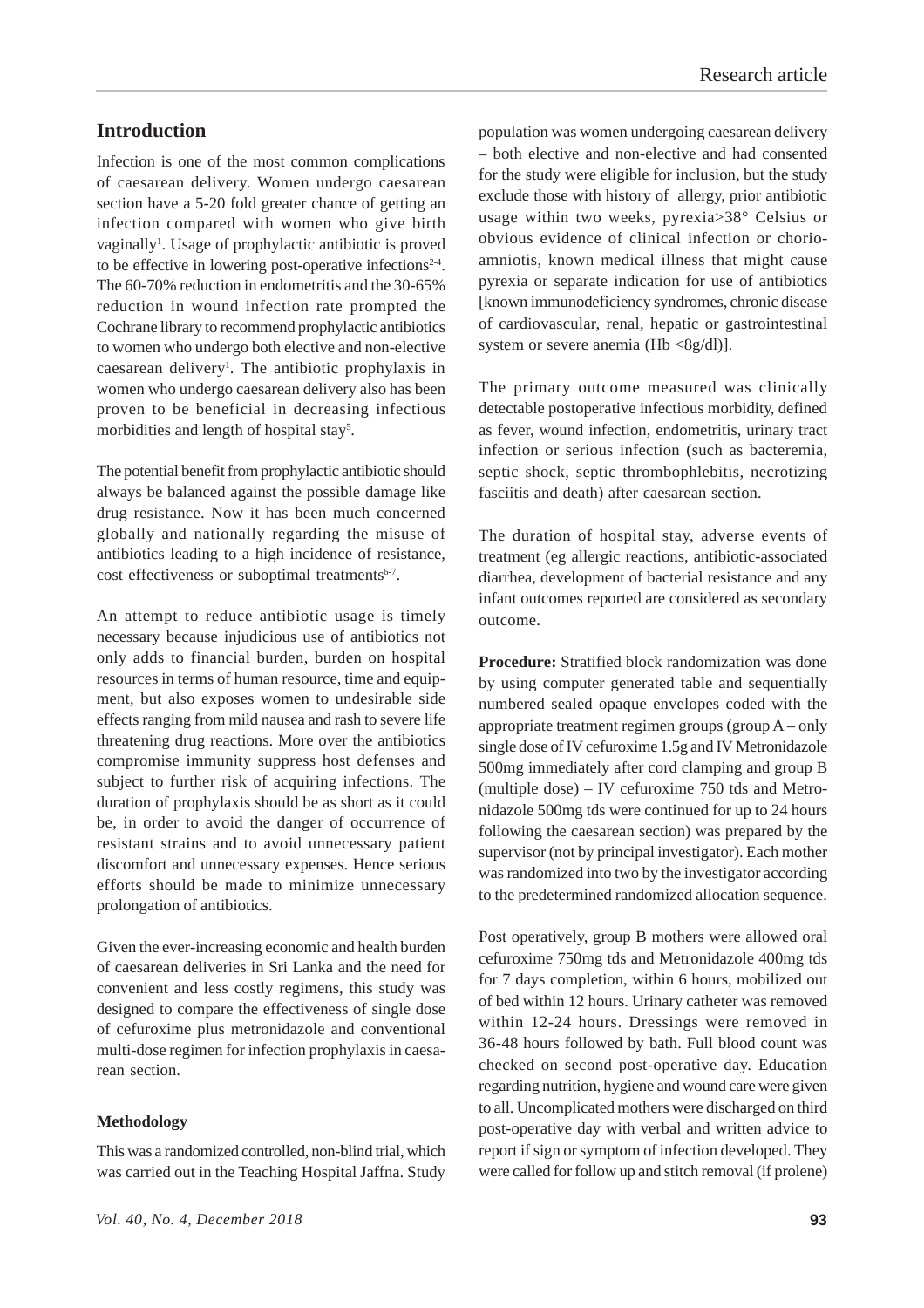on seventh to eighth post-operative day. Later until postpartum completions of 42 days all mothers were followed up weekly through over the phone.

If any mother who developed post-operative febrile morbidity, wound infection, endometritis, urinary tract infection, pneumonia or other serious infection were documented and treated promptly.

**Sample size:** We liked to estimate the population proportion with a tolerance of  $(e) = 0.02$ .

If we assumed surgical side infection rate after caesarean section is 0.1 as it is prior information 20 with 95% confidence interval

 $N = Z/2$  \* P(1-P) where N=n1 +n2 e 2  $= 1.96*(0.1) * (0.9) (0.02) 221$  $= 441$ ( n1=221 and n2= 221)

Total number of women required for the study was 442.

This was inflated by 20 to accommodate any dropouts or crossover between groups.

Therefore total number of women required for the study was 530.

**Statistical analysis:** Data were statistically described in terms of mean  $+/-$  standard deviation  $(+/- SD)$ , median and interquartile range, or frequencies (number of cases) and percentages when appropriate. Comparison of numerical variables between the study groups was done using t test for independent samples. For comparing categorical data, Chi square  $(\chi^2)$  test was performed. Fisher's exact test was used instead when the frequency was less than 5, p value less than 0.05 was considered statistically significant. All statistical calculations were done using computer programs SPSS (Statistical Package for the Social Science; SPSS Inc., Chicago, IL, USA) version 22 for Microsoft Windows.

The study was approved by the Ethical Review Committee of University of Jaffna and an informed consent was obtained from all women who agreed to participate in the study.

# **Results**

A total of 465 pregnant women were assessed for eligibility. Of these, 90 participants were excluded from the study according to the exclusion criteria. Out of eligible 375 pregnant women 188 randomly received single dose regime and 187 received multiple dose regime antibiotic for 7 days (dose regime has been explained in methodology). 2 participants in single dose regime declined to participate post operatively and 4 participants from both arm lost the follow-up (Figure 1).

There is homogeneity among the study participants in terms of their baseline characteristics in both arms (p-value  $>0.05$ ) Table 1.

As showed in Table 2 there were no statistically significant differences in outcome parameters between the two treatment groups. Primary outcome postoperative infections developed in 8 (2.1%) patients p=0.284, among them two patients (1.8%) were from the single dose group and six patients (3.2%) from the multiple dose group.

Three patients (1.6%) in the multiple dose group developed wound infection, but none of the patients in single dose group developed wound infection during the study period. All are culture positive superficial infections and treated according to sensitivity tests. None of these differences were statistically significant.

There were no reported culture positive endometritis, urinary tract infection or other evidence of infection. None of the patients suffered adverse drug effects during our study period. Perinatal out come as recorded in the hospital discharge record, showed no statistically significant differences between the two treatment groups.

Variables that were associated with any infectious morbidity are shown in Table 3. It disclosed statistical significance of important risk factors for post-operative infection.

Performance under general anesthesia (OR 10.2, 95% 10.2-99.08, p=0.124), corticosteroid exposure (OR 2.19, 95% CI0.09-2.33, p=0.295), usage of nylon for skin closure (OR 3.7, 95% CI: 0.90-15.1, p=0.073), interrupted suturing technique (OR 1.4, 95% CI: 0.24- 7.57, p=0.643) appear to be risk factor;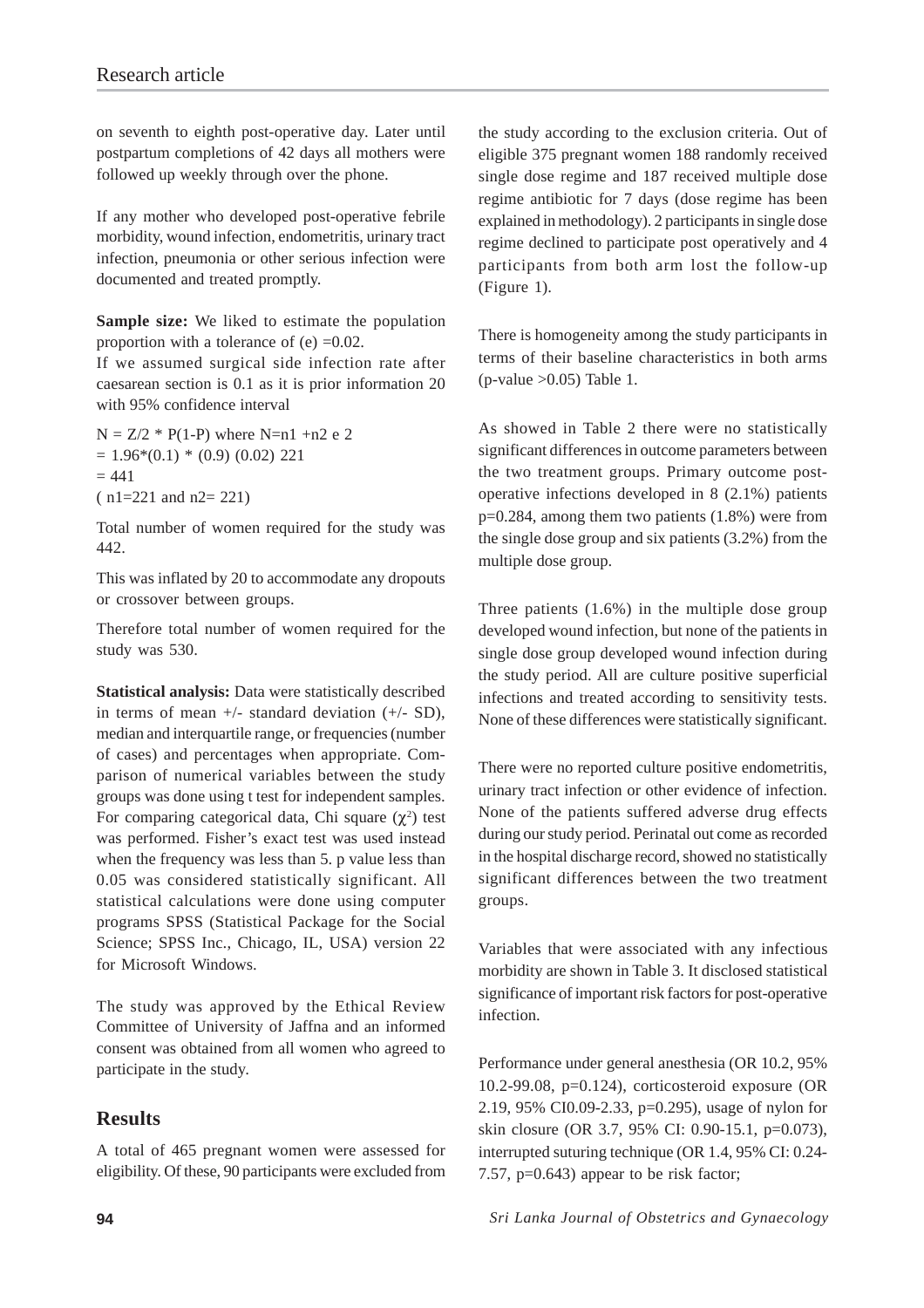

Figure 1. **Flow diagram of the study participant.**

| Variable                                   | Randomized study group             | P - value                             |           |
|--------------------------------------------|------------------------------------|---------------------------------------|-----------|
|                                            | Single dose arm<br>$n=185(50.1\%)$ | 24 hours usage arm<br>$n=184(49.8\%)$ |           |
| Age (years) mean $+/-$ SD                  | $29.72 \pm 5.012$                  | $29.46 \pm 5.389$                     | 0.639     |
| <b>BMI</b> ( $\text{Kg/m}^2$ ), mean+/- SD | $26.44 + 4.169$                    | $25.96 + 3.933$                       | 0.261     |
| Gestational age (wks), mean $+/-$ SD       | $38.9 + 1.55$                      | $38.9 + 1.75$                         | 0.802     |
| <b>Multiparity</b> , $n$ (%)               | 81 (44.02%)                        | 69 (37.5%)                            | 0.244     |
| $VE$ >/= 6 n (%)                           | 34 (18.3%)                         | 36 (19.5%)                            | 1.000     |
|                                            |                                    |                                       | Continued |

|  |  | Table 1. Distribution of characteristics in study participants |  |  |
|--|--|----------------------------------------------------------------|--|--|
|  |  |                                                                |  |  |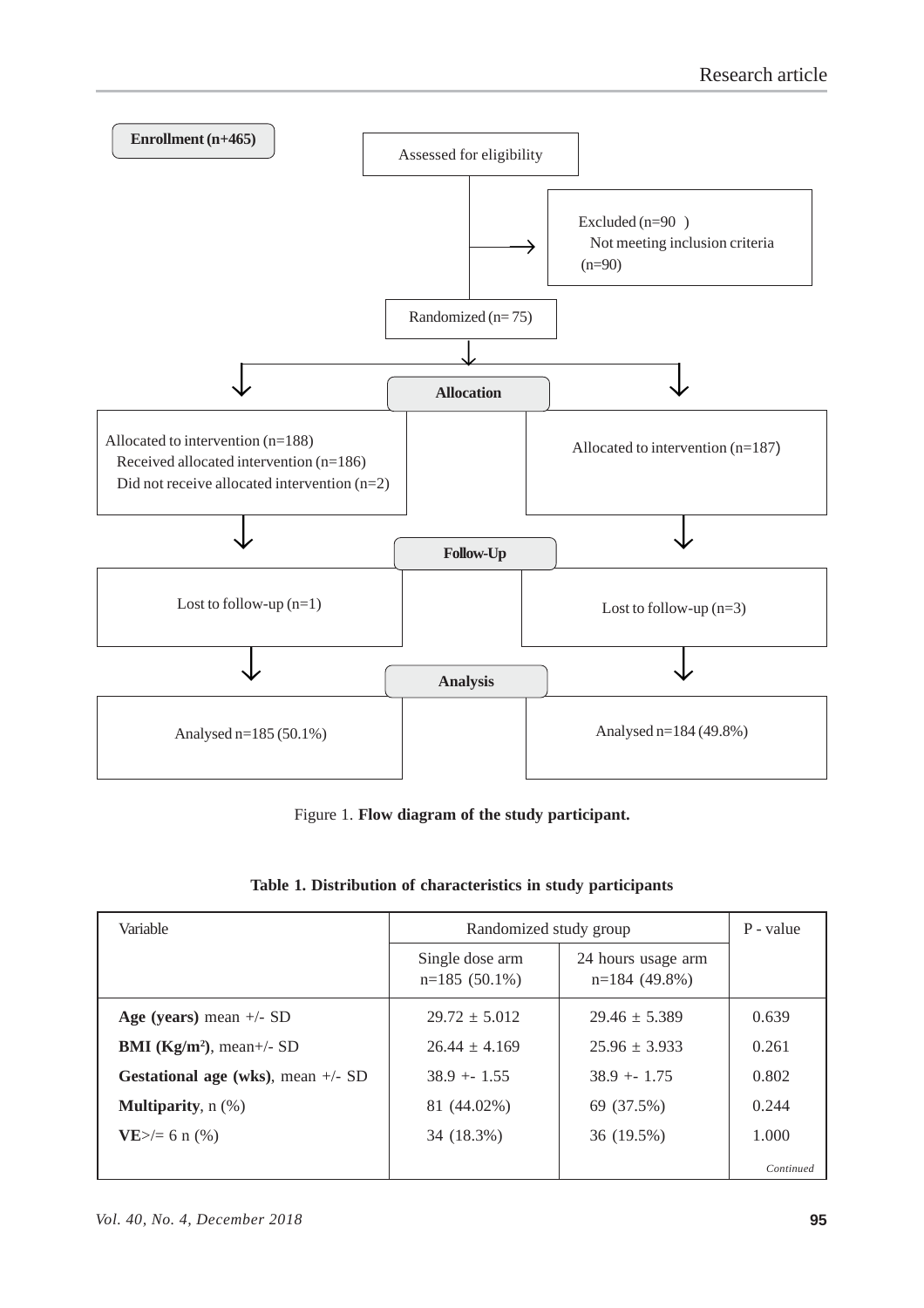| Variable                                         | Randomized study group             | P - value                             |       |
|--------------------------------------------------|------------------------------------|---------------------------------------|-------|
|                                                  | Single dose arm<br>$n=185(50.1\%)$ | 24 hours usage arm<br>$n=184(49.8\%)$ |       |
| <b>ROM</b> $\geq$ = 6h, n (%)                    | $30(16.2\%)$                       | 29 (15.7%)                            | 0.948 |
| <b>Type of CS-</b> Non elective $n$ (%)          | 69 (37.2%)                         | 71 (38.5%)                            | 0.371 |
| <b>Anesthesia-</b> GA, $n$ $%$ )                 | $3(1.6\%)$                         | $3(1.6\%)$                            | 0.655 |
| <b>Duration of surgery</b> $>$ 30 min, n (%)     | 51 (27.5%)                         | 47 (25.5%)                            | 0.724 |
| Grade of the operator<br>Consultant              | $9(4.8\%)$                         | $7(3.8\%)$                            | 0.799 |
| <b>Blood loss</b> >500ml, $n$ (%)                | 6(3%)                              | $1(0.5\%)$                            | 0.12  |
| <b>BW</b> of the baby (kg), mean $+/-$ SD        | $2.84 + -0.66$                     | $2.9 + -0.61$                         | 0.827 |
| <b>Type of pregnancy</b> (in $\%$ )<br>Singleton | 178                                | 178                                   | 1.000 |

n – number, SD – standard deviation, VE – vaginal examination, ROM – rupture of membrane, CS – cesarean section, post op – post operative, IQR – interquatile range, BW – birth weight of the baby.

| Post-operative outcome                                | Randomized study group             | P - value                             |       |
|-------------------------------------------------------|------------------------------------|---------------------------------------|-------|
|                                                       | Single dose arm<br>$n=185(50.1\%)$ | 24 hours usage arm<br>$n=184(49.8\%)$ |       |
| All post op. infection, $n$ (%)                       | $2(1.8\%)$                         | $6(3.2\%)$                            | 0.284 |
| Wound infection, $n$ $(\%)$                           | $0(0\%)$                           | $3(1.6\%)$                            | 0.123 |
| Endometritis, $n$ $(\%)$                              | $0(0\%)$                           | $0(0\%)$                              |       |
| UTI, $n$ $(\%)$                                       | $0(0\%)$                           | $0(0\%)$                              |       |
| Other infection, $n$ $(\%)$                           | $0(0\%)$                           | $0(0\%)$                              |       |
| Adverse drug reaction, $n$ $(\%)$                     | $0(0\%)$                           | $0(0\%)$                              |       |
| <b>Neonatal Outcome</b>                               |                                    |                                       |       |
| NICU admission                                        | $10(5.4\%)$                        | $11(5.9\%)$                           | 0.629 |
| Neonatal death                                        | $4(2.1\%)$                         | $6(3.2\%)$                            | 0.791 |
| Still birth / IUD                                     | $1(0.5\%)$                         | $2(1\%)$                              | 0.369 |
| Duration of post op. hospital stay,<br>median $(IQR)$ | $4(2-2)$                           | $3(2-2)$                              | 0.329 |

## **Table 2. Distribution of post-operative infectious morbidity in study participants**

n – number, UTI – urinary tract infection, NICU – neonatal intensive care unit, IUD – death in utero, IQR – interquartile range.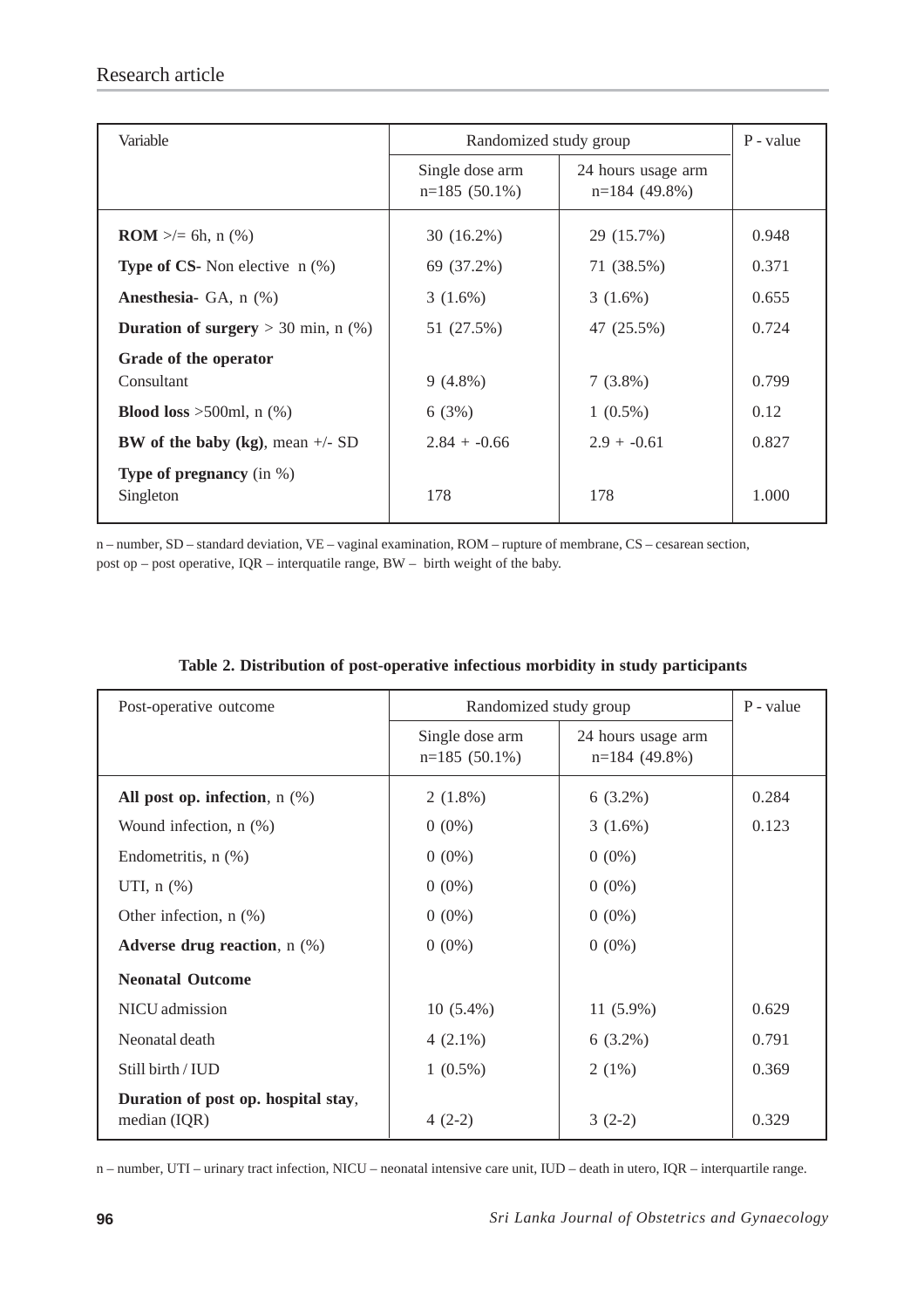| Variables                        | Infectious morbidity           |                                  | P value | <b>OR</b> | 95% CI         |
|----------------------------------|--------------------------------|----------------------------------|---------|-----------|----------------|
|                                  | Not complicated<br>Complicated |                                  |         |           |                |
| Corticosteroid usage             |                                |                                  |         |           |                |
| Not given                        | 314                            | 6                                | 0.295   | 2.19      | $0.09 - 2.33$  |
| Given                            | 48                             | $\overline{2}$                   |         |           |                |
| <b>Vaginal Examination</b>       |                                |                                  |         |           |                |
| <6 or not done                   | 69                             | $\mathbf{1}$                     | 0.526   | 0.59      | $0.2 - 13.76$  |
| $>\!/= 6$                        | 292                            | $\overline{7}$                   |         |           |                |
| <b>ROM</b>                       |                                |                                  |         |           |                |
| <6h or intact<br>$\geq$ 6h       | 303<br>58                      | $\boldsymbol{7}$<br>$\mathbf{1}$ | 0.627   | 0.749     | $0.09 - 6.2$   |
|                                  |                                |                                  |         |           |                |
| <b>Type of CS</b><br>Elective CS | 219                            | 6                                | 0.715   | 0.5       | $0.109 - 2.75$ |
| Non Elective CS                  | 142                            | $\overline{2}$                   |         |           |                |
| <b>MOA</b>                       |                                |                                  |         |           |                |
| RA                               | 356                            | $\boldsymbol{7}$                 | 0.124   | 10.2      | 10.2-99.08     |
| GA                               | 5                              | $\mathbf{1}$                     |         |           |                |
| <b>Operator</b> grade            |                                |                                  |         |           |                |
| Consultant                       | 16                             | $\mathbf{1}$                     | 0.316   | 0.3       | $0.03 - 2.76$  |
| <b>MO</b>                        | 346                            | $\tau$                           |         |           |                |
| <b>Blood loss</b>                |                                |                                  |         |           |                |
| $<$ 500 ml                       | 354                            | 8                                | 1.000   | 0.97      | $0.96 - 0.99$  |
| $>500$ ml                        | $\overline{7}$                 |                                  |         |           |                |
| <b>Duration of surgery</b>       |                                |                                  |         |           |                |
| $<$ 30 min                       | 263                            | 8                                | 0.116   | 0.971     | $0.95 - 0.99$  |
| $> 30$ min                       | 98                             | $\boldsymbol{0}$                 |         |           |                |
| Skin closure                     |                                |                                  |         |           |                |
| Sub cuticle                      | 296                            | $6\,$                            | 0.643   | 1.4       | $0.24 - 7.57$  |
| Interrupted                      | 66                             | $\sqrt{2}$                       |         |           |                |
| <b>Suture material</b>           | 285                            |                                  | 0.073   | 3.7       | $0.90 - 15.1$  |
| Vicryl<br>Nylon                  | 77                             | $\overline{4}$<br>$\overline{4}$ |         |           |                |
|                                  |                                |                                  |         |           |                |

## **Table 3. Distribution of risk factors among arms complicated with infectious morbidity and non-complicated arm [(n=8) p=0.284, IRR=0.3 95% CI=0.06- 1.63]**

incidence rate ratio (IRR), CS – cesarean section, RA – regional anesthesia, GA – general anesthesia, h – hours, min – minute, MO – medical officer, ROM – rupture of membrane, CI – confident interval, OR – odd ratio. MOA – mode of anesthesia.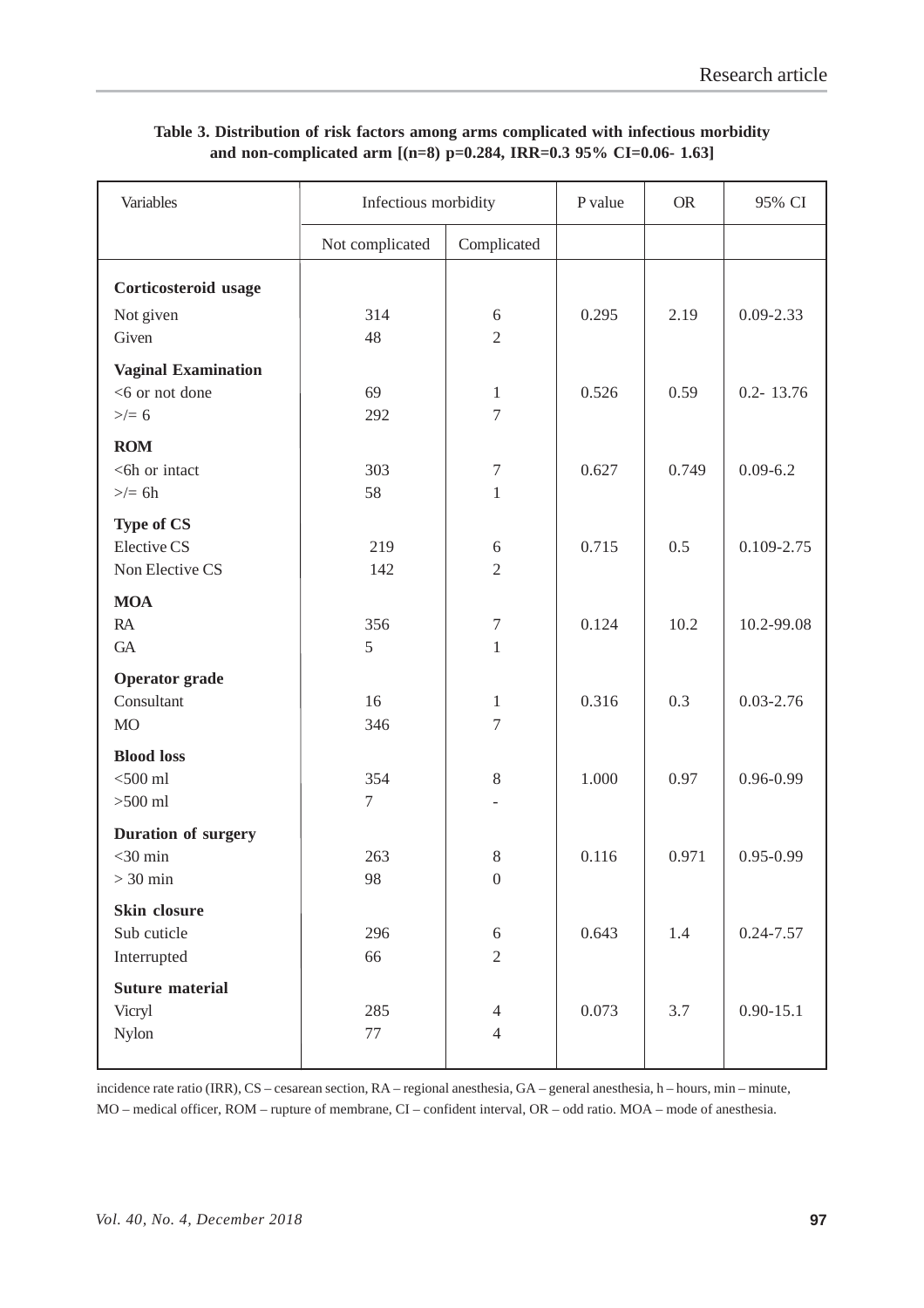

Figure 2. **Distribution of post-operative hospital stay.**

Except performance under general anesthesia, others were not significant statistically.

But ruptured membrane more than six hours (OR 0.749, 95% CI: 0.09-6.2, p=0.627), six or more vaginal examinations prior to the cesarean (OR 0.59, 95% CI: 0.2-13.76, p=0.526), non-elective cesarean (OR 0.5, 95% CI: 0.109-2.75, p=0.715), and blood loss greater than 500 ml (OR 0-97, 95% CI: 0.96-0.99, p=1), operator grade (OR 0.3,95% CI0.03-2.76, p=0.316 ) appear to be protective without any statistical significance.

The duration of hospitalization was the same in the two groups of patients, with a median stay of four days for the single dose group and three days for the multiple dose group without any statistically significant difference p=0.329.

## **Discussion**

Prophylactic antibiotics are given to help prevent infection. Burke and colleagues in 1961 were the first to describe the role of antibiotics in reduction of rates of wound infection in animal models when administrated before skin contamination<sup>8</sup>. The later development regarding benefits of using prophylactic antibiotics in the prevention of serious infection and febrile morbidity after cesarean section have been well documented in the literature. But the recommendations about single-dose prophylaxis are not uniformly practiced.

In the multicenter trials evaluated by Hopkins L, Smaill F in the Cochrane review compared various trials that compared different antimicrobial agents, comparison between the routes and the number of doses of drugs given<sup>9</sup>. The Table 4 shows comparison of any single dose systemic regimen (pre, post, intra-operative) vs. any multiple dose regimen in terms of wound infections.

| Study       | Treatment $n/N$ (%) | Control $n/N$ (%)  | Peto odds ratio |
|-------------|---------------------|--------------------|-----------------|
| Galask      | $4/162(6.4\%)$      | 4/79(5%)           | 0.45            |
| Roex        | $7/66$ $(4.2\%)$    | $2/72$ $(2.7\%)$   | 3.58            |
| Tassi       | 3/100(3%)           | $1/100(1\%)$       | 2.67            |
| Varner      | 3/20(15%)           | $1/9(11\%)$        | 1.37            |
| Von Mandach | $17/536(3.1\%)$     | $20/516$ (3.8%)    | 0.81            |
| Jakobi      | $0/50(0\%)$         | 1/50(2%)           | 0.14            |
| Hawrylyshyn | $1/64$ $(1.5\%)$    | $1/60$ $(1.6\%)$   | 0.94            |
| Hartert     | $1/81$ $(1.2\%)$    | 0/58(0%)           | 5.56            |
| McGregor    | $4/46$ $(8.6\%)$    | $4/24$ (16%)       | 0.46            |
| Mc Gregor   | 5/195(2.5%)         | $3/91$ $(3.2\%)$   | 0.76            |
| Parsons     | $0/90(0\%)$         | $1/62$ $(1.6\%)$   | 0.09            |
| Present     | $16/300(5.6\%)$     | $14/300$ $(4.6\%)$ | 0.857           |

## **Table 4. Comparison of wound infections in other studies**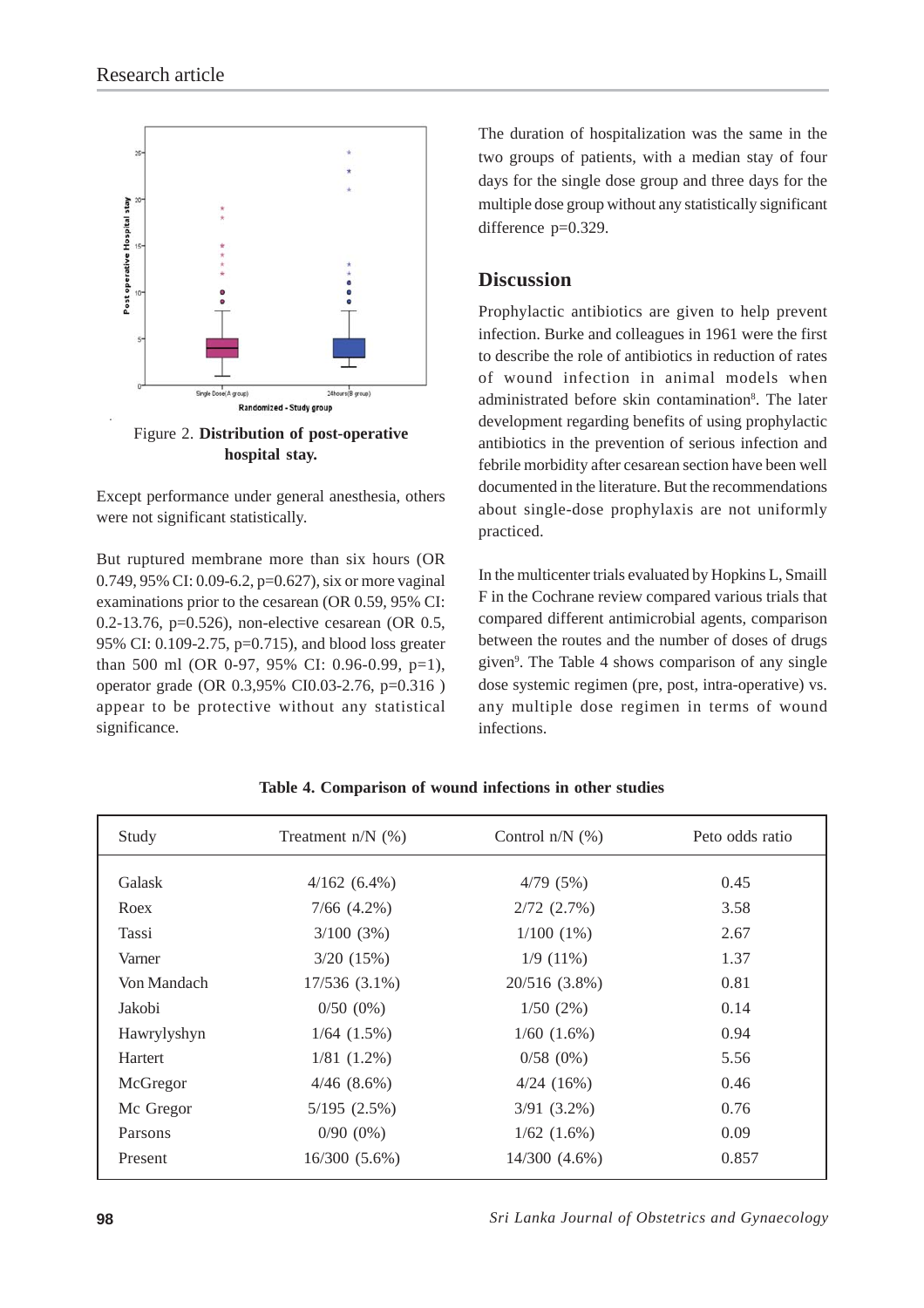Although antibiotic used and route of administration varies in different above studies, the overall results indicated that multiple dose does not offer any added benefit when compared with single dose regimen which is similar to our study primary outcome evaluated in Table 2.

Hospital stay was almost the same in both groups which means that single dose versus multiple doses of antibiotic does not affect the hospital stay and is related to number of days required for wound healing. This has also been confirmed by Tchabo et al who reported no significant difference in the incidence of postoperative infection and mean duration of hospital stay when compared single dose antibiotic verses multiple dose antibiotics10.

Regarding neonatal outcomes, we found there was no statistical significant difference between both groups in the occurrence of clinically detectable neonatal death, still birth or neonatal ICU admission. Similar results was reported by Thigpen et al. 2005<sup>11</sup>, Hamit et al. 2009<sup>12</sup>, and Sullivan et al. 2009<sup>13</sup>.

Our study findings are corroborated by previous studies, which show that single dose antibiotic regimens are as effective as conventional multiple doses for prevention of infectious morbidity following cesarean section. This study did not address the costanalysis of cefuroxime and metronidazole and their potential for emergence of resistant organisms. Both are vast areas, not within the scope of this small clinical trial.

# **Conclusion and recommendations**

Since the differences in the rates of febrile morbidity and wound infection were not statistically significant, and there were no urinary tract infection, endometritis or other infections in women who received either single dose or multiple doses of prophylactic antibiotics for caesarean section in this study, it may be argued that both single and multiple dose regimen protected equally against post-caesarean section infectious morbidity and that a single prophylactic dose prevents unneces-sary long course of antibiotics and susceptibility to antibiotic resistance.

Though the objective of this study did not include cost effectiveness of either regime, the cost of antibiotic

therapy is apparently reduced in the single dose group. Therefore, when considering medication cost and drugsusceptibility pattern of the common bacteria causing surgical-site infection in our setting, single dose regime for prophylaxis is the rational choice. However, prophylactic antibiotics should not replace proper preand intra operative preparation and meticulous surgical technique.

In addition, the use of single dose regime reduces workload to the nurses, especially at night when few nurses are on duty in the ward. The shortage of health care workers is a well-known problem in many resource limited settings especially in peripheral units of our country.

## **Limitations**

All participates called for follow up and stitch removal (if prolene) on seventh to eighth post-operative day. Later until postpartum completions of 42 days all mothers were followed up weekly through over the phone.

We were unable to follow up the patient directly until the whole postpartum period.

# **Acknowledgements**

I would like to thank all of the medical staff of Teaching Hospital Jaffna and all women who agreed to participate this study.

# **References**

- 1. Smaill F, Gyte G. Antibiotic prophylaxis versus no prophylaxis for preventing infection after cesarean section. Cochrane Database of Systematic Reviews 2010, Issue 1. Art. No.: CD007482. DOI: 10.1002/ 14651858.CD007482.pub2
- 2. Antibiotic prophylaxis for surgery. Treatment guidelines. The Medical Letter 2004; 2(20): 27-32.
- 3. Antimicrobial prophylaxis in surgery. The Medical Letter 2001; 43: 92-8.
- 4. ASHP therapeutic guidelines on antimicrobial prophylaxis in surgery. AJHP 1999; 56: 1839-87.
- 5. Killian C, Graffunder E, Vinciguerra T, Venezia R. Risk factors for surgical site infections following cesarean section. Infect Control Hosp Epide moil 2001; 22(10): 613-7.